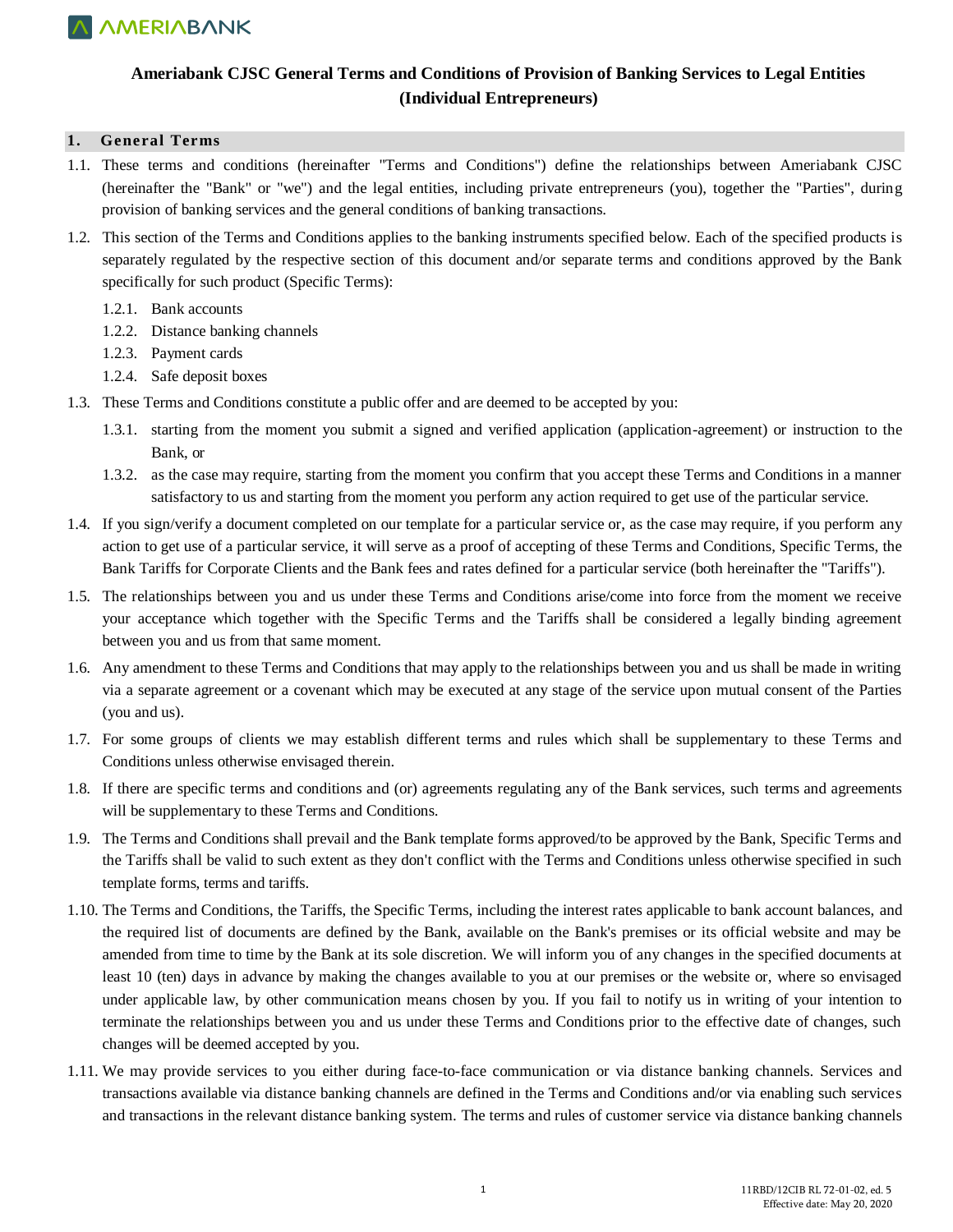are defined herein. Any terms and conditions not described herein, including public terms of distance banking, will be made available by us separately in a particular distance banking system envisaged for the given type of service.

- 1.12. You may get banking services at our branches and via a Contact Center during the operational day which we determine at our sole discretion. The information on operational days and hours of each branch and the Contact Center is available on our official website. Whenever met in these Terms and Conditions, operational days shall be considered those days and hours when the Bank branches and the Contact Center are available for customer service. A business day shall be a weekday from 9:00 a.m. to 6:00 p.m.
- 1.13. You should approve the signature card for your representative/s with a signature authority and seal imprint specimen (if any) and provide an instruction specifying the scope of authorities of your authorized signatories in accordance with the Bank's internal regulations. We will request you to provide a legal basis for the authorities of the persons specified in the instruction. The instruction and the signature and seal card shall be approved for an indefinite period and shall be valid until canceled by you unless otherwise specified in the instruction and/or the signature card. Change of the position title of the persons specified in your instruction shall not automatically imply change of their authorities. If your specimen signature was created via distant banking means, it will be approved during your first visit to the Bank after that.
- 1.14. In consideration for the services provided by the Bank, you shall pay respective fees to the Bank and ensure the minimum required balance on your account as prescribed under the Tariffs.
- 1.15. All fees shall be charged in Armenian drams (hereinafter AMD). Exception may be made if you are a non-resident in which case you may pay the fees in foreign currency as well. Fees expressed as percentage of foreign currency amounts shall be charged in AMD based on the Bank's buy exchange rate. Debit and credit of AMD-denominated card service fees shall be subject to the average exchange rate prevailing on the FX markets and declared by the Central Bank of Armenia as of that date.
- 1.16. If you have no sufficient funds available on your AMD account, the Bank may convert the whole or part of the commission fee amount from your foreign currency accounts based on the Bank's buy exchange rate as of that date.
- 1.17. Subject to the requirements of Armenian legislation, we have the right to share information about you, your accounts and your credit liabilities, upon request or at our own initiative, with other banks, credit organizations, credit bureaus and Deposit Guarantee Fund without giving prior notice to you.
- 1.18. Subject to the requirements of Armenian legislation, we have the right to provide to the tax authorities information on opening and closing bank accounts for tax payers registered with tax authorities without giving prior notice to you.
- 1.19. We may provide information about you to foreign competent authorities subject to the laws and regulations of the relevant jurisdiction if you fall under that country's jurisdiction.
- 1.20. We will communicate with you and will send you messages, including documents, materials and other items relating to our products and services, in a manner agreed with you using the notice details provided by you.
- 1.21. The Bank may accept the consents (including consents for exchanging information with ACRA Credit Reporting CJSC, CBA Credit Register, Nork Social Services Technology and Awareness Center, E-Governance Infrastructure Implementation Unit CJSC and other databases), applications, notices or other documents provided by you to the Bank within the scope of particular services, campaigns and other relations offered or rendered by the Bank by exchanging messages (documents) via electronic communication channels enabling client identification, such as the email address provided by you to the Bank, Online/Mobile Banking systems, and, where applicable, other means of electronic communication specified in the Bank's public offers and/or separate terms within the scope of particular services. The Bank may apply additional means of client identification. Any consent, application or other document sent by you in electronic form in accordance with the requirements specified in this clause and a consent, application or other document signed manually are equal in legal effect.
- 1.22. Hereby you authorize the Bank to use your contact data (name, address and any contact details that might have been provided to the Bank), as well as share such information with companies having contractual relationships with the Bank, at its sole discretion and without any prior notice to you, in order to make provision of services easier or ensure higher level of service for you.
- 1.23. Hereby you give your consent and instruction for the Bank to provide sufficient information to pay your credit liabilities to third parties approaching the Bank for the purpose of payment of your liabilities.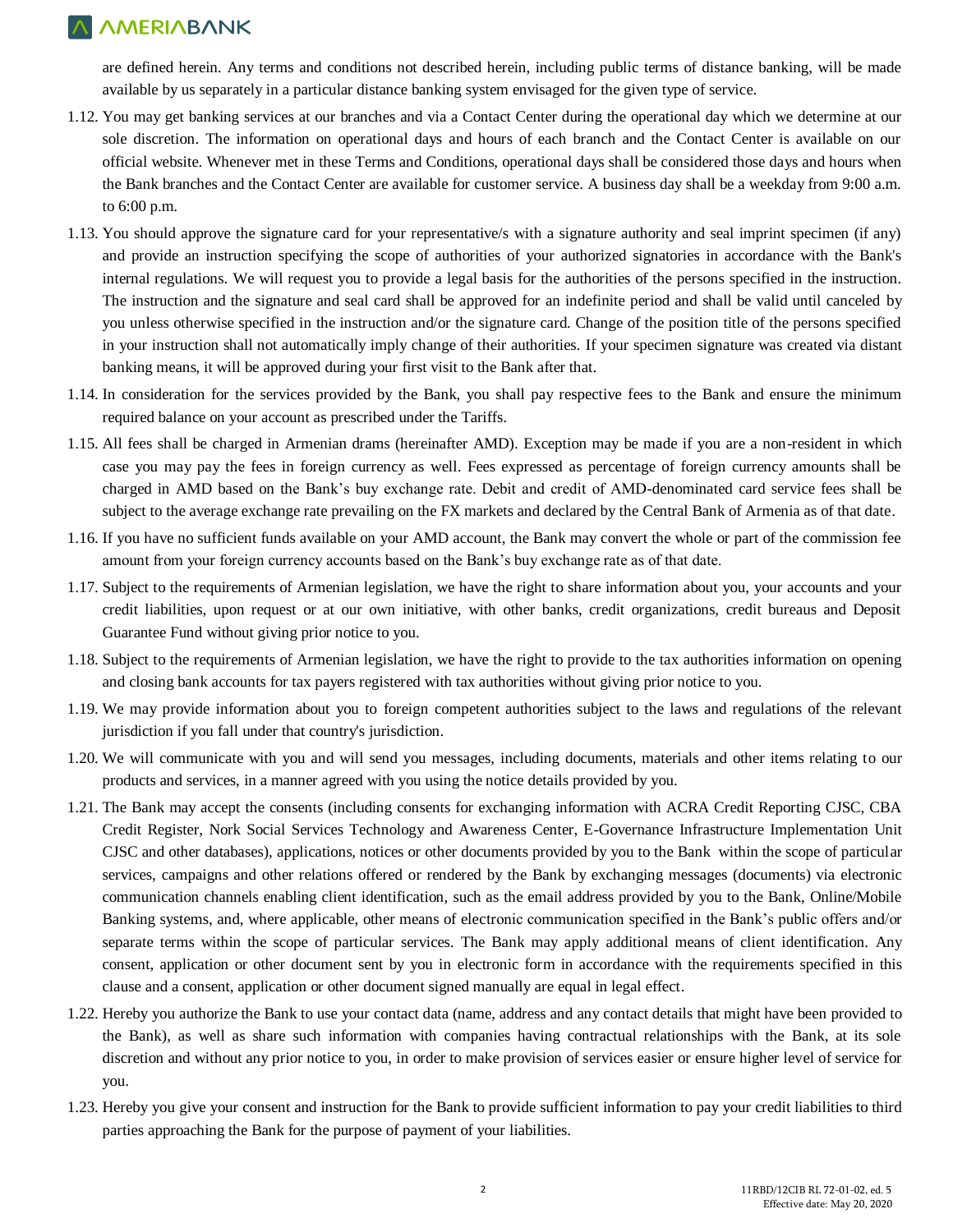1.24. By providing your founding documents to us you agree that in order to execute application-agreement the Bank can make inquiries and obtain the following information which will then be generated in the application-agreement form. Until execution of application-agreement the Client's consent under this clause shall be confirmed in writing, and in case of execution of application-agreement the consent shall be deemed given by accepting the Terms and Conditions.

1.24.1. From Ekeng CJSC and/or other organizations possessing information about companies, including founders, owners and managers: available information about the company, including: name, industry, years in business, status, organizational from, registered address, location, registration certificate number, registration number and date, code of legal entity, TIN, insurer code, email, website, contact numbers, amount of statutory capital, legal predecessors/successors, changes in state register of legal entities and their dates, current and past number of owners/founders/managers, their shares, registered addresses, dates of becoming owner/founder/manager, personal information (full name, ID (number, issuing authority, date of issue, expiry date), citizenship, gender, registered address, PPSN, date of birth) and other available information. In case of individual entrepreneurs only those data are obtained which are applicable to individual entrepreneurs.

1.24.2. From Nork Social Services Technology and Awareness Center Foundation and/or other organizations possessing information about physical entities: personal information about founders/owners/managers of the company, in case of individual entrepreneurs – managers and individual entrepreneur, if they are physical entities (full name, ID (number, issuing authority, date of issue, expiry date), citizenship, gender, registered address, PPSN, date of birth, employer, position, current and past occupation, income and other available information)

- 1.25. The Client agrees that the Bank, regardless of whether or not the Client has or undertakes credit obligations, shall generate a Bank ID for which the Bank shall enter information about the company and its owners/founders/managers into the unified client database of the credit register of the Central Bank of Armenia.
- 1.26. We may use your email address, mobile phone number and other contact data to send you informative or promotional messages. Informative messages include: account statements, amendments to terms and conditions of our services, procedure of communication between you and us, definition, change or termination of your and the Bank's rights and obligations; amendments to the Armenian laws and regulations or our internal regulations that may influence the services offered to you and the annual percentage yield, as well as your liabilities and grounds for their origin, repayments and the measures taken by us in response to your failure to perform your liabilities, whether in whole or in part, and the respective procedures.
- 1.27. In case of notice by post, email or an SMS you shall be considered duly notified from the moment such notice has been sent to the mailing address, email address or phone number provided by you.
- 1.28. If your address, residency status or any other information or documents provided by you to the Bank change, you must promptly inform us. If you do not inform us about the changes, we shall not be liable for any losses and damages you may incur as a result of operations with your bank accounts based on the information available at the Bank.
- 1.29. The Client agrees that for security considerations all conversations between the Bank and the Client (its representative), conducted within the Bank premises or via any communication channel in real time regime, can be recorded, and these records can be relied upon as proof and used by the Bank for protection of its legitimate rights and interests.
- 1.30. The Client agrees, in order to ensure higher security for online card payments, to receive one-time passwords on the Client's mobile phone number or email provided to the Bank to make payments on VBV/Secure code websites.
- 1.31. The Client has been warned that any message sent via electronic communication means can be subjected to third party interference. The Client is also aware that information sent to the mailing address specified by the Client can become accessible to third parties due to reasons beyond control of the Bank. In this regard the Client agrees that the Bank shall not be responsible for any loss the Client might incur as a result of delays in receipt of information due to reasons specified above or third parties gaining access to information due to reasons beyond control of the Bank or through no fault of the Bank.
- 1.32. You will be held liable for all losses and damages we may incur if you fail to fulfill your liabilities under these Terms and Conditions and the Specific Terms in a proper manner.
- 1.33. We shall not be held liable for any losses (including loss of profits or interest), whether direct or indirect, incurred by any person, if such losses result from our activities aimed at prevention of money laundering and terrorism finance or taken in pursuance of other requirements of Armenian legislation.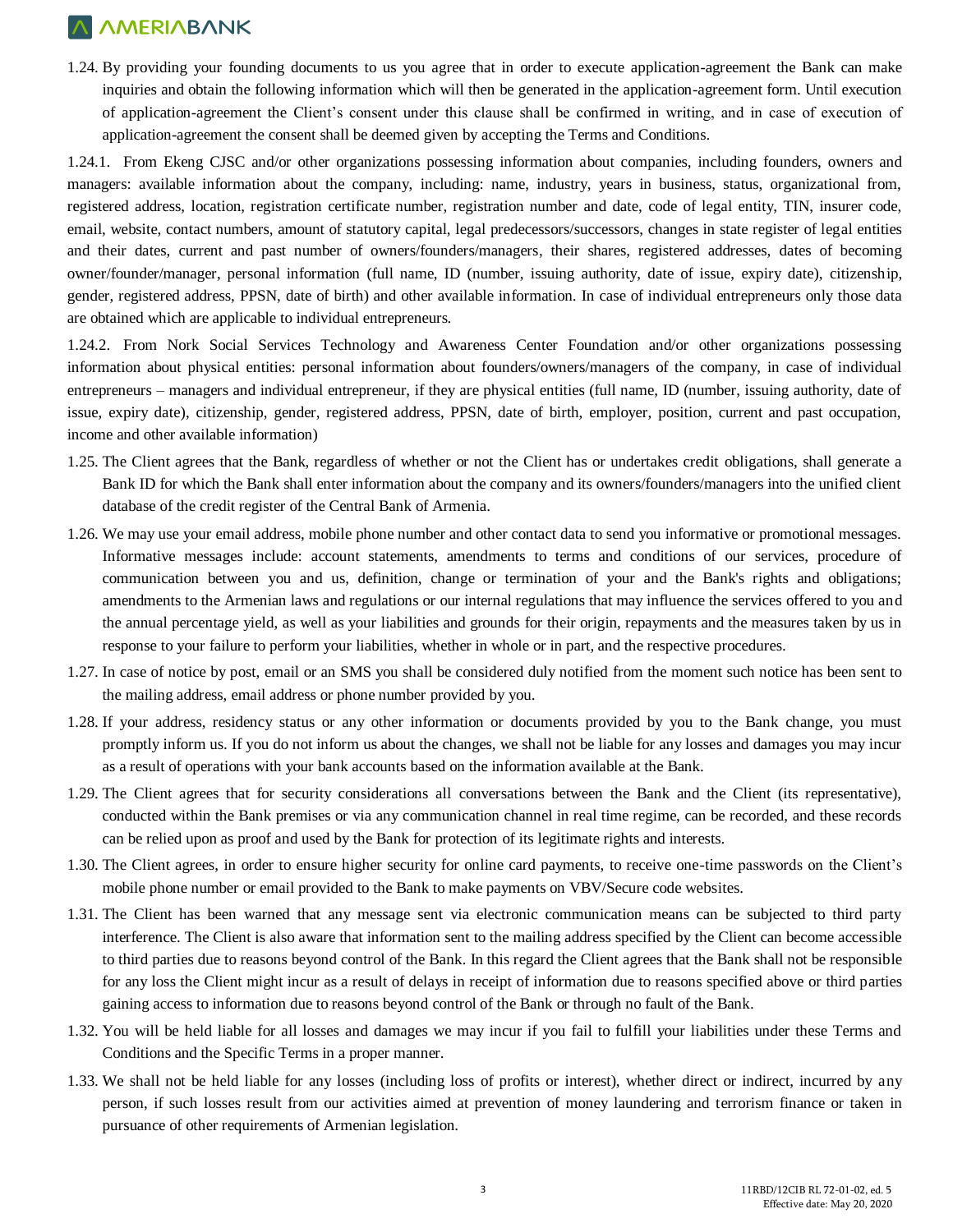- 1.34. We shall not be held liable for your losses, damages or delay resulting from activities of Government authorities or force majeure conditions, including breakdown of devices or power failure or cutoff.
- 1.35. We shall not be liable for banking operations or banking services in case of the client's insolvency or bankruptcy, and, in relation to the private entrepreneurs, in case of the client's death or incapacity, as long as we haven't received proper notice of the same, including relevant documents. Once we are properly notified, we will suspend banking operations on the account and provision of services from the business day following the day of notification until the client's authorized representatives obtain and register their authorities to execute transactions. In case of the private entrepreneur's death, the accrual of fines terminates, while accrual of interest continues. We may also suspend provision of the bank services and transactions if we receive information on the above specified circumstances from other sources which are reliable in our opinion.
- 1.36. In the cases specified below we shall be entitled to decline (suspend) your transactions/provision of services, refuse to enter into legal relationships with you, terminate legal relationships with you or close your accounts or temporarily restrict transactions on your accounts subject to our internal regulations (including effective Tariffs) at our sole discretion, until you provide the required documents or fulfill the Bank's requirements:
	- 1.36.1. in cases defined in the Republic of Armenia Law "On Combating Money Laundering and Terrorism Financing" and other Armenian laws and regulations
	- 1.36.2. if you fail to perform our legitimate requirements, including failure to pay your liabilities to the Bank in a timely manner, breach of the Terms and Conditions, failure to provide documents or other information required by the Bank, or the form and contents of such documents and information do not comply with our requirements

1.36.3. in cases specified in the Terms and Conditions, the Tariffs and the Specific Terms

We shall not be held liable for any loss you may suffer as a result of such actions.

- 1.37. To comply with the requirements of Armenian legislation, UN Security Council resolutions, norms of international law, international and foreign sanctions and our unilateral commitments, as well as upon request of our correspondents or in view of the relevant resolution of our authorized bodies, we may introduce limitations or impose bans for persons with a certain nationality (registration) or residency and/or otherwise grouped persons. Such limitations and bans may refer to the account service and overall cooperation with you or only part of services (for example, ban on issuance/service of international payment cards, receiving/sending international money transfers through foreign currency accounts).
- 1.38. You may terminate the agreement with the Bank and close your accounts any time if you give us prior written notice and repay all your outstanding liabilities to us in full.
- 1.39. We may suspend or terminate operations on your accounts without giving you prior notice or explanation in compliance with the procedure and terms prescribed by the Armenian legislation.
- 1.40. Any relationships outside the scope of these Terms and Conditions are subject to the Tariffs, Specific Terms, other documents containing contract between you and the Bank and Armenian legislation, or, if such relationships are not regulated by the Armenian legislation, customary business practices.
- 1.41. Disagreements and disputes between you and us shall be settled via judicial procedure in Yerevan Court of General Jurisdiction, unless we agree otherwise and/or the imperative norms of legislation require otherwise.
- 1.42. If there is any discrepancy between Armenian and English versions of these Terms and Conditions, the Armenian text shall prevail.

### **2. Bank Accounts**

- 2.1. These Terms and Conditions shall apply to all your accounts with the Bank, irrespective of currency and type.
- 2.2. We will open a bank account for you on the basis of the application (application-agreement) filled in by you on the Bank template form.
- 2.3. Current accounts may be opened in Armenian drams, US dollars, euros, Russian rubles, Swiss francs, British pounds sterling, Canadian dollars, Japanese yens, Australian dollars, UAE dirhams, paper gold (999.9 purity), and other currencies quoted by the Bank.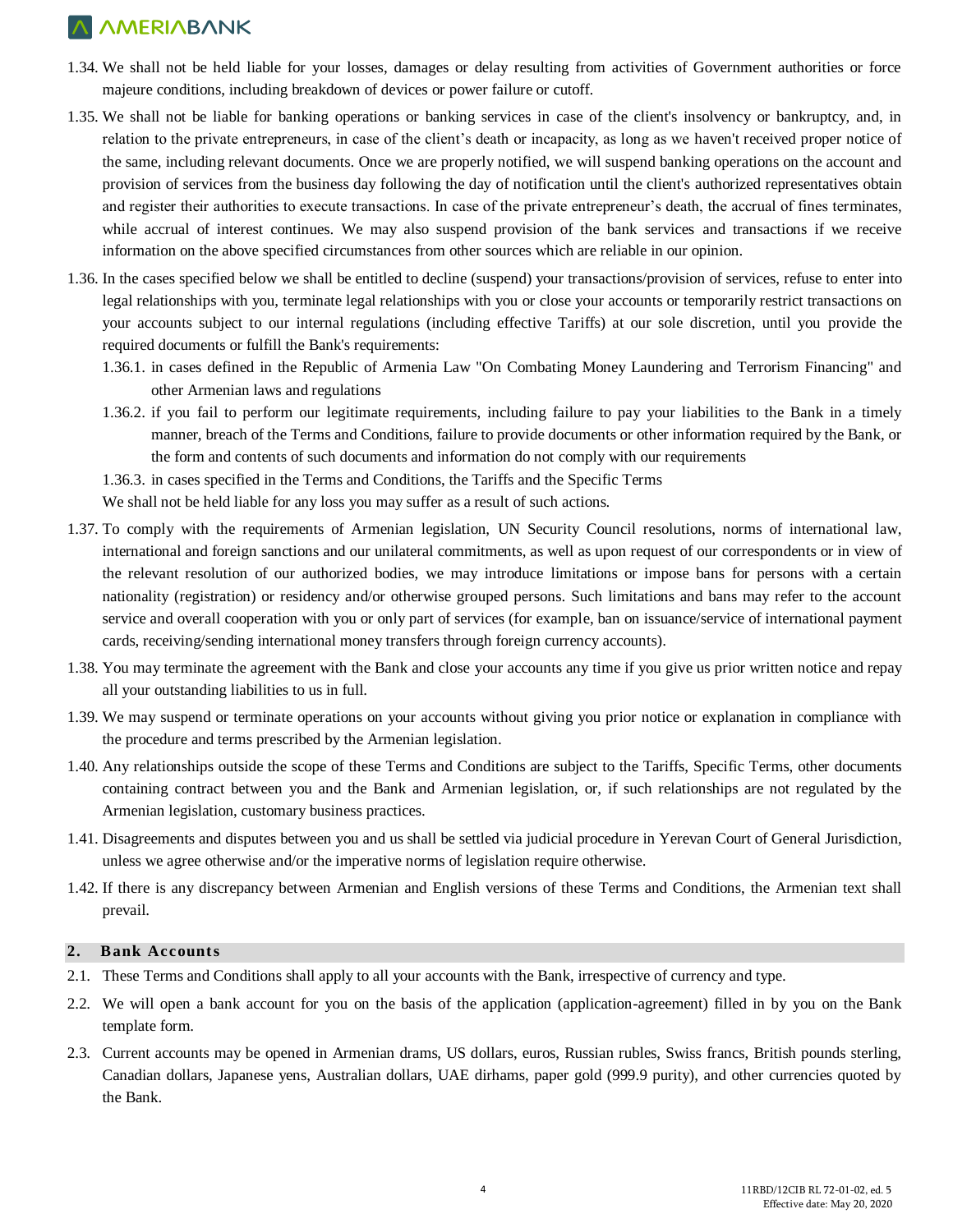- 2.4. Your right to manage the funds on your accounts may be restricted only if (i) there is a lien on your account subject to Armenian legislation, (ii) account transactions have been terminated or (iii) in other cases defined by contract or prescribed under the Armenian legislation and/or the Terms and Conditions.
- 2.5. We will define the procedure for transfer of funds from your accounts at our discretion unless otherwise required by Armenian legislation. Unless otherwise prescribed under the Armenian legislation, the Terms and Conditions or the agreement between you and us, your instructions given to the Bank will be executed on a "first come first served" basis (calendar sequence) if there is sufficient balance on your account. Such instructions shall be further separated according to the way received (separate group for each distance banking channel and for the instructions given in person at our premises). If you submit a group order or several instructions at the same time, we will define the priority of their execution at our sole discretion unless otherwise instructed by you.
- 2.6. We will accept your instructions during operational hours defined by the Bank.
- 2.7. FX transactions or paper gold purchase transactions based on your payment orders, including those filed online, will be executed by us at the exchange rates effective at the transaction execution moment irrespective of when we have received your payment order. We may decline currency exchange or paper gold purchase orders we receive out of business hours or on weekends and public holidays.
- 2.8. Your payment orders will be processed during the following hours:
	- 2.8.1. In-house transfers: during the operational day when the instruction was received unless otherwise instructed by you
	- 2.8.2. Transfers to other bank accounts: a same day transfer if the instruction was received:
		- 2.8.2.1. by 1:00 p.m. if received at the Bank premises, by 2:00 if received by distance banking channels (for AMDdenominated payment orders),
		- 2.8.2.2. by 4:00 p.m. if received at the Bank premises, by 5:00 if received by distance banking channels (for USDdenominated payment orders),
		- 2.8.2.3. by 3:00 p.m. if received at the Bank premises, by 4:00 if received by distance banking channels (for payment orders in other currencies or in paper gold).

Any payment order submitted after the specified hours shall be processed on the next business day. The procedure of payment order processing and withdrawing of funds from the client accounts is subject to the internal regulations of the Bank.

The timing for execution of payment orders may differ from the terms specified above if defined so in the Tariffs.

- 2.9. The language of your payment order should be:
	- 2.9.1. Armenian, or English, as the case may require, or any other language agreed between the Parties, if the payment order is to be executed via Armenia-based local payment systems,
	- 2.9.2. English in case of international money transfers. This does not refer to RUB-denominated transfers in which case the language is Russian.
- 2.10. If the payment order has not been accepted by close of the fifth business day following execution of the payment order or actual payment, such payment order not accepted by us will be canceled.
- 2.11. Cash funds will be deposited into your account at the moment presented. Noncash funds will be credited if there is enough documentary proof from a correspondent bank.
- 2.12. Cash may be provided to you on the basis of your application subject to the timing and amount limitations specified below:

| <b>Branch office</b> | <b>Cash withdrawal</b>                          | <b>Cash withdrawal</b>  |                                  |                                 |  |
|----------------------|-------------------------------------------------|-------------------------|----------------------------------|---------------------------------|--|
|                      | without pre-order                               | based on pre-order      |                                  |                                 |  |
|                      | <b>Amount requested</b>                         | <b>Amount requested</b> | If pre-order was                 | If pre-order was                |  |
|                      | (delivered within the same)<br>operational day) |                         | submitted before<br>$01:00$ p.m. | submitted after<br>$01:00$ p.m. |  |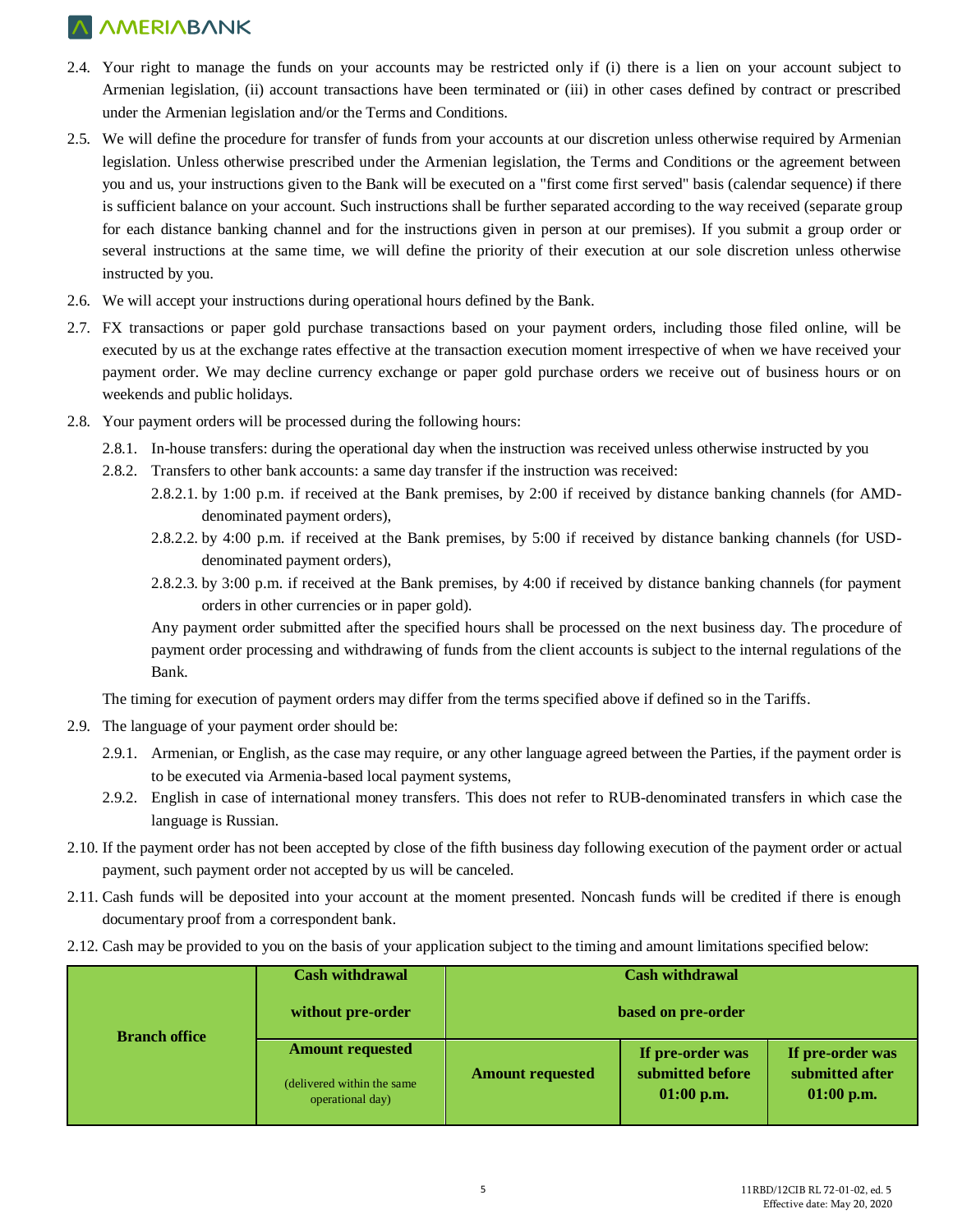| Kamar branch<br>Head office                       | Up to AMD 30 million, USD<br>100,000, EUR 30,000 and 1<br>million AMD equivalent in<br>other currency | More than AMD 30<br>million, USD 100,000 and<br><b>EUR 30,000</b> | Within up to 1<br>operational day | Within up to 2<br>operational days |
|---------------------------------------------------|-------------------------------------------------------------------------------------------------------|-------------------------------------------------------------------|-----------------------------------|------------------------------------|
| Yerevan-based branch offices,<br>other than Kamar | Up AMD 20 million, USD<br>25,000 and EUR 15,000                                                       | More than AMD 20<br>million, USD 25,000 and<br><b>EUR 15,000</b>  | Within up to 1<br>operational day | Within up to 2<br>operational days |
| Branch offices outside<br>Yerevan                 | Up to AMD 10 million, USD<br>20,000 and EUR 10,000                                                    | More than AMD 10<br>million, USD 20,000 and<br><b>EUR 10.000</b>  | Within up to 5 operational days   |                                    |

2.13. At your request, we may provide you check books for specific types of bank accounts. Whenever you draw a check, please abide by the rules set by us:

2.13.1. checks drawn in territory of Armenia should be cashed within 10 (ten) calendar days starting from the date of drawing;

2.13.2. checks drawn outside Armenia should be cashed within 30 (thirty) calendar days starting from the date of drawing.

- 2.14. We will execute your payment orders if there is enough amount on your accounts free and clear of other liabilities.
- 2.15. The Client shall be informed about wire transfers from other banks based on payment orders via account statement which shall be provided to the Client via the communication means and at the frequency specified by the Client.
- 2.16. The Bank shall not be liable for:
	- 2.16.1. any losses and damages you may suffer if your payment order is not processed due to absence of sufficient funds on your account,
	- 2.16.2. any costs, losses or damages you may incur or suffer as a result of payment orders given by you by mistake, or payment orders lacking precision or clarity,
	- 2.16.3. costs, losses and damages you may incur if a beneficiary or intermediary bank requires additional information in respect of the payment order posted by you, suspends the remittance or blocks your amounts or doesn't process the remittance.
- 2.17. You may cancel your payment order, abiding by the Tariffs. If your payment order has already been executed and money paid to the beneficiary, we shall not be responsible for return of your money.
- 2.18. We will have the right to charge the amount of your liabilities to the Bank, the commission fees specified in the Tariffs, as well as the amount of costs incurred by us in connection with your instructions, to your accounts with the Bank, including accounts in foreign currency, without your authorization. Furthermore, such amounts shall be charged in the sequence order defined by us.
- 2.19. We may debit your bank accounts without your instruction in the cases specified in the written agreement between you and us, and when required by law or the Tariffs.
- 2.20. We may charge back the amounts deposited into your account by mistake without your instruction if such transactions were the result of software, human or other error, inaccuracy, omission or recipient data coincidence.
- 2.21. Whenever required by the Armenian legislation, we will have the right to withhold taxes from your accounts without giving prior notice to you.
- 2.22. We will accrue interest to your account balances if prescribed so under the Tariffs. The accrued interest will be paid to you in Armenian drams or in the currency of your bank account upon your wish. If you prefer to receive the interest accrued on your foreign currency accounts in AMD, the amount will be converted at the exchange rate prevailing on the FX market on that day.
- 2.23. Your paper (non-physical) gold shall be stored on the gold metal account with specification of gold fineness and weight only. A paper gold account may be opened only for 999.9 pure "paper" gold. The gold will be stored at its AMD-denominated book value at the rate declared by the Central Bank of Armenia. The weight will be expressed in grams and measured to the nearest 0.01g.
- 2.24. The following transactions are available through your metal account in gold, if any: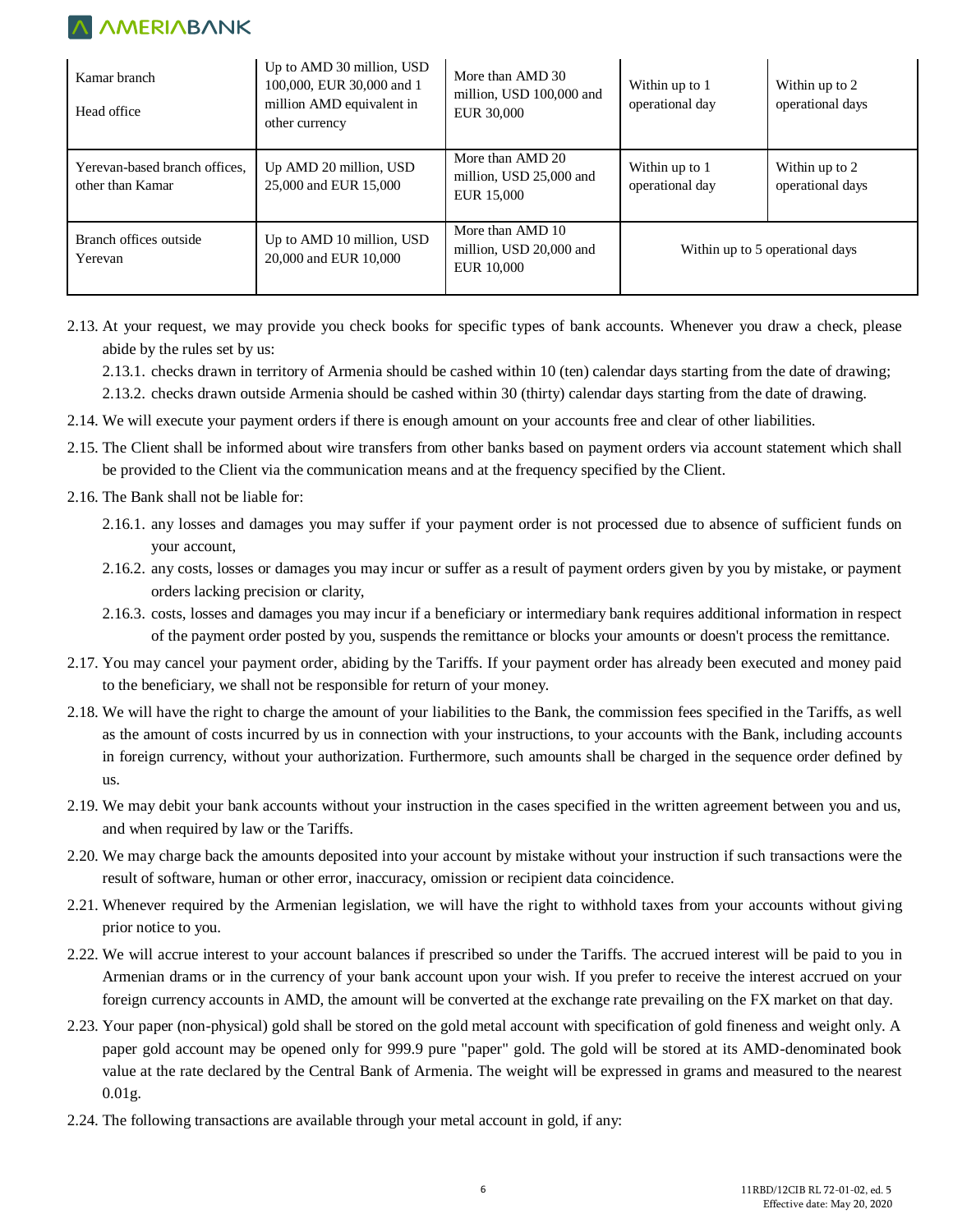- 2.24.1. You may deposit paper (non-physical) gold into your account either by buying it from the Bank at the rate quoted by us or making a wire transfer from your or third party metal accounts
- 2.24.2. You may withdraw paper (non-physical) gold from your account either by selling it to the Bank at the rate quoted by us or making a wire transfer to your or third party metal accounts
- 2.24.3. You may sell or purchase Gold in an noncash manner which shall be subject to your instruction with specification of such transaction details as the price, date and Gold weight
- 2.24.4. Your account may be debited without any prior notice to you for recovery of your liabilities to third parties if prescribed so by the Bank's regulations or Armenian legislation
- 2.25. Maintenance of your metal accounts in gold by us does not include registration of your title to gold or gold custody.
- 2.26. We will provide you with statements through communication means and at frequency agreed between you and us and/or prescribed under the Armenian legislation. No account statement will be provided in the cases defined under the Armenian legislation.
- 2.27. If you contact us and request an account statement at another time, we shall provide it to you within a five-day period, in which case you will be charged according to the Bank Tariffs.
- 2.28. If you don't dispute the statement during thirty (30) days after the statement date, it will be deemed accepted by you. Any objections submitted by you during or after the specified period in writing, will be reviewed in accordance with the Armenian legislation and/or our internal regulations.

### 3. **Distance Banking**

- 3.1. To get a distance banking system you should fill in a relevant application-form (application-agreement) provided by us. Whenever met in these Terms and Conditions, a distance banking system/channel shall include phone banking, Internet/mobile banking and Bank-Client services.
- 3.2. The public terms of distance banking services shall be defined and posted by us separately in the relevant environment. By using these services or by accepting such terms in a manner defined for the particular distance banking channel you shall be deemed to have accepted the terms and conditions of such services.
- 3.3. We will charge you a fee defined in the Tariffs for provision of a distance banking system and relevant distant banking services.
- 3.4. We may impose limitations on the amount, quantity of operations, etc., with respect to each banking channel.
- 3.5. If you want to use distance banking channels, you should have the required technical facilities and the software which may be provided by us depending on the distance banking channel you choose. It is your sole responsibility to obtain and pay for the hardware and telecommunication facilities required for distance banking service and the Internet connection.
- 3.6. We shall determine a procedure and a method of your identification and authentication separately for each distance banking channel. We may change, toughen or mitigate the customer identification procedure at any time, replace or take back the identification and authentication devices provided to you.
- 3.7. You will be required to ensure safety of the distance banking related software and the customer identification and authentication devices, not to transfer or make them available to other persons. You alone will be responsible for all the damages and losses incurred by you, the Bank and/or a third party due to loss of the specified devices to other persons or making them available to other persons.
- 3.8. You are required to give us prompt notice of loss of software media, customer identification and authentication devices or making them available to another person or such a threat.
- 3.9. We will have the right to terminate your access to distance banking services at our sole discretion if we have suspicions that the distance banking channels are used illegally, with breach of security requirements or there is threat of fraud.
- 3.10. We shall determine the hours for distance banking service and publish this information in a relevant system or on our website.
- 3.11. Any order/instruction submitted by you to us via a distance banking channel will be processed only after we authenticate your identity in a manner defined for that particular distance banking channel.
- 3.12. It is your responsibility to ensure accuracy and completeness of orders/instructions, information, whatsoever, submitted to the Bank.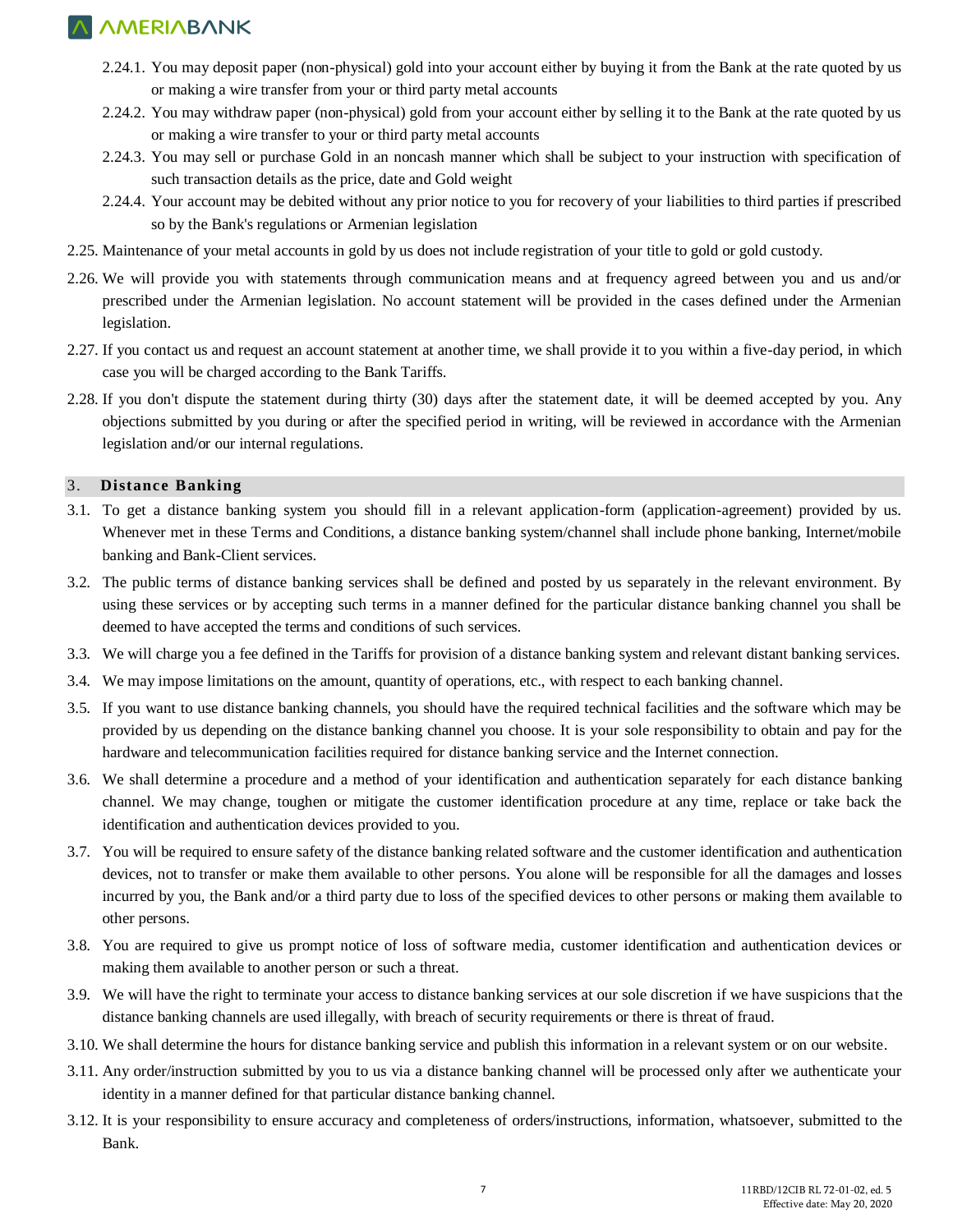- 3.13. We may decline or not perform the order/instruction submitted by you to us via a distance banking channel:
	- 3.13.1. if your identity is not authenticated in a proper manner or if we have reasonable doubts as to your identity or legality of use of the distance banking channel
	- 3.13.2. if the information in your order is not complete or does not meet the requirements set by the Bank
	- 3.13.3. in other cases specified in the Terms and Conditions, Tariffs or Specific Terms

### **3.14. Phone Banking**

- 3.14.1. Phone banking is a distance banking tool enabled via phone. We will provide you a phone banking option agreed between you and us.
- 3.14.2. Your verbal confirmation with use of your phone banking password shall be deemed a basis for provision of services to you in accordance with these Terms and Conditions.
- 3.14.3. You alone will be liable for the transaction performed on the basis of the order submitted by you with use of a phone banking password and any losses and damages arising thereunder.
- 3.14.4. We will provide you a phone banking password by sending a respective SMS to the phone number designated by you. You may request change of the password by submitting a written application to us in which case we will send you an SMS with a new password to the phone number specified by you. The password will be considered confidential information and will be treated so in respect of our staff, too.
- 3.14.5. You must not provide or disclose your phone banking password or make it available to any third party and must promptly notify us if your password has been disclosed, stolen and/or lost. We will not be responsible for any losses and damages you may incur as a result of transactions based on the password communicated by you to us over the phone, irrespective of whether or not we were aware of probability of loss.
- 3.14.6. For phone banking, you should call us at (+374 10) 56 11 11.
- 3.14.7. While providing you services by phone, we may contact you back from time to time for transaction confirmation at any of the phone numbers registered with us or request you to call us from any of such phone numbers.
- 3.14.8. We may block or unblock your phone banking access on the basis of your written application.
- 3.14.9. If you negotiate an FX transaction, the trade value and the sell/buy rate over the phone, you must perform the transaction during the same business day.
- 3.14.10. We may reject processing the FX transaction negotiated with you over the phone, at our sole discretion, if you fail to perform the transaction during the same business day or breach any of the pre-agreed transaction terms (trade value or exchange rate).
- 3.14.11. We may charge to your accounts a fine equal to two (2) percent of the FX exchange trade value if you refuse to perform the transaction on the same business day or breach any of the pre-agreed transaction terms (trade value or exchange rate). The amount payable will be charged to the respective transaction-related account, or, if the balance on such account is not sufficient, to your other accounts in which case the foreign currency will be exchanged at the rate defined by the Bank.

### **3.15. Internet / Mobile Banking**

- 3.15.1. Internet/mobile banking system is a browser-based or mobile app-activated distance banking solution (the "System") enabling you to use banking services and perform banking transactions available in the System subject to the limitations and the procedure defined in the Tariffs, these Terms and Conditions and Specific Terms.
- 3.15.2. We may impose limitations and/or limits on some types of bank services/transactions, including declining of some of the transactions, in which case we shall post a notice of the same in the System, if possible.
- 3.15.3. Some of the services and transactions existing in the System may be unavailable during its use via the Internet browser or a mobile app.
- 3.15.4. To enable your access to the System, we will provide you with relevant identification and authentication media.
- 3.15.5. You alone will bear any and all technical, operational and other possible risks related to the System operations as well as safeguarding of identification and authentication media.
- 3.15.6. You will be required to take all actions necessary to safeguard the token and the mobile app provided by us and to protect them from the access of other persons.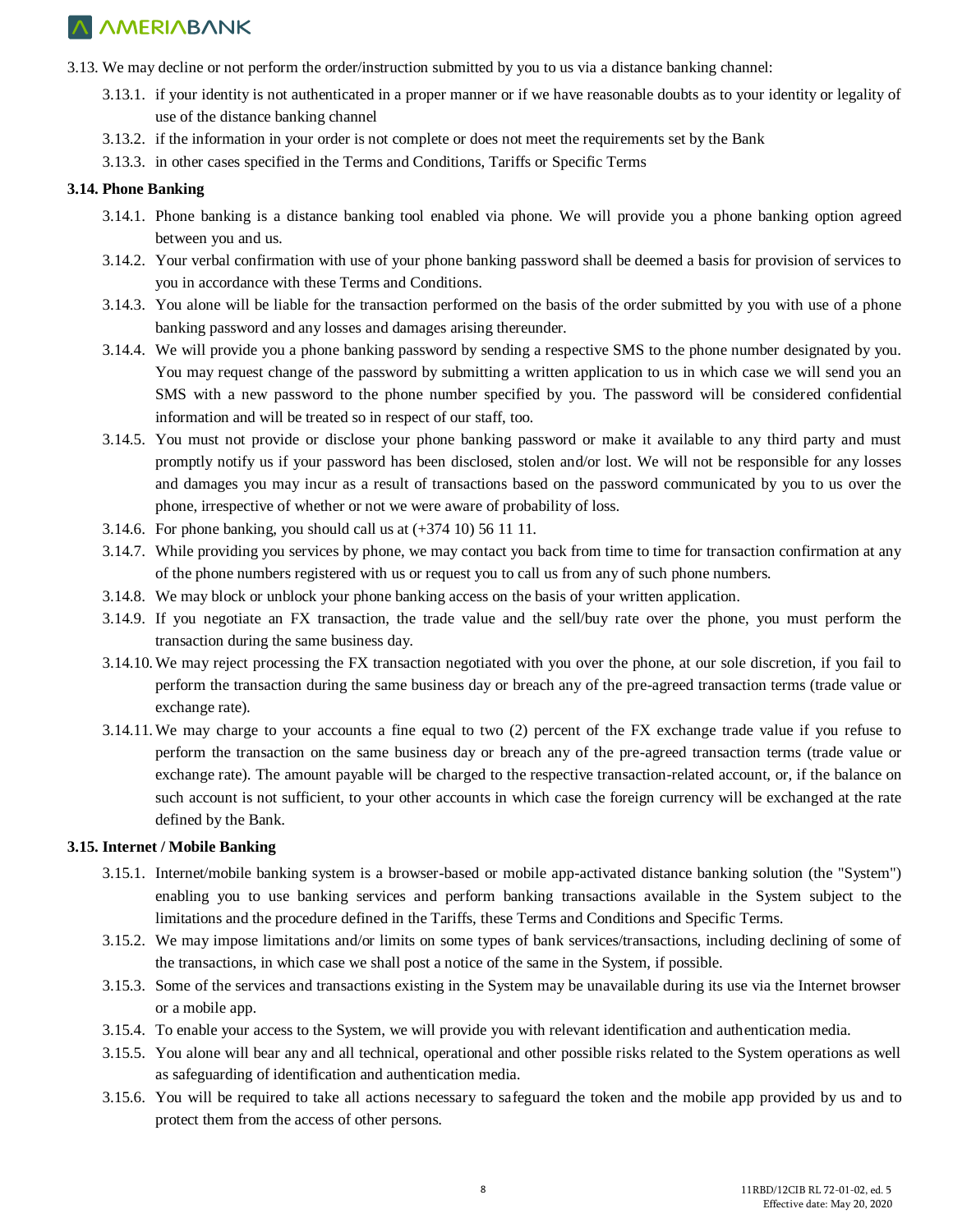- 3.15.7. You are required to give prompt notice to the Bank in case of loss of the identification and authentication media, the hardware required to use the System, the mobile app or making them available to other persons.
- 3.15.8. You will determine the usernames required for the users of the System (the "Users") to access the System by filling them in on the application forms approved by the Bank. You may have more than one usernames.
- 3.15.9. You will specify the scope of System User authorities by filling in a relevant application form.
- 3.15.10. The whole responsibility for the transactions made by the Users in the System and any and all losses and damages arising out of such transactions shall be borne by you.
- 3.15.11. You will sign (verify) the instructions in the System electronically by entering the one-time password, which is equivalent to your handwritten signature. This is a required and sufficient condition for us to consider your instruction as duly verified and a basis giving rise to rights and responsibilities under the Terms and Conditions.
- 3.15.12. The one-time password required to sign (verify) your instruction in the System electronically is generated by the token/app provided to you by us, which you may download or activate through the media provided by us.
- 3.15.13. You may follow up on the progress of your instruction by tracing its status in the System.
- 3.15.14.If the status of your instruction in the System is "in progress", it doesn't necessarily mean that your instruction has been or will be executed by us. The instruction shall be deemed executed only if the User sees confirmation as change of the status of the transaction in the System.
- 3.15.15. You will be charged a fee in accordance with the Tariffs for the token/mobile app generating one-time password, as well as for replacement of such token in case of its loss or damage.
- 3.15.16.It is your responsibility to ensure accuracy and completeness of instructions sent to us and to clearly specify the end purpose of the instruction.
- 3.15.17. The Bank shall not be liable for:
	- 3.15.17.1. any losses and damages you may incur as a result of transactions performed in breach of these Terms and Conditions, safety requirements in relation to the System, disclosure or making available the identification and authentication media required to access the System, to other persons, and the instructions given to the Bank with the use of such media and executed by the Bank, irrespective of whether or not we have been aware of the likeliness of such losses and damages;
	- 3.15.17.2. any damage or loss incurred by you as a result of rejection of the instruction/order, if the latter was not completed properly, or if there are other grounds envisaged under the Terms and Conditions;
- 3.15.18. We shall have the right to terminate servicing you through the System and suspend your System access for an indefinite period at our sole discretion and without any reimbursement during the System troubleshooting, software upgrading or replacement, as well as scheduled maintenance works. We shall not be liable for any losses borne by you under the circumstances specified herein.

### **3.16. Bank-Client Service**

- 3.16.1. Bank-Client system is a distance banking solution (the "Bank-Client system") driven by software and technical facilities and enabling you to use banking services and perform banking transactions available in it subject to the limitations and the procedure defined in the Tariffs, these Terms and Conditions, Specific Terms and the particular distance banking system.
- 3.16.2. Bank-Client system is comprised of the Bank's central exchange terminal and your user exchange terminals.
- 3.16.3. Your user exchange terminal is a PC with an output connecting to the network, a standard system and software protection program.
- 3.16.4. You part of the Bank-Client system consists of the software provided by us (including the Certification Center certificate). It will be installed on your PC which should meet the recommended requirements published on our website. Your part of the Bank-Client system will receive the information and ensure execution of settlement transactions (getting statements and electronic documents from us, sending electronic payment documents to you and exchanging other information with us). You shall be responsible for using your part of the Bank-Client system on a virus-free PC in a good working condition.
- 3.16.5. After installation of the software and required technical devices you and we will sign an act on installation and delivery of the Bank-Client system.
- 3.16.6. You may not duplicate the software provided by us and transfer it to other persons.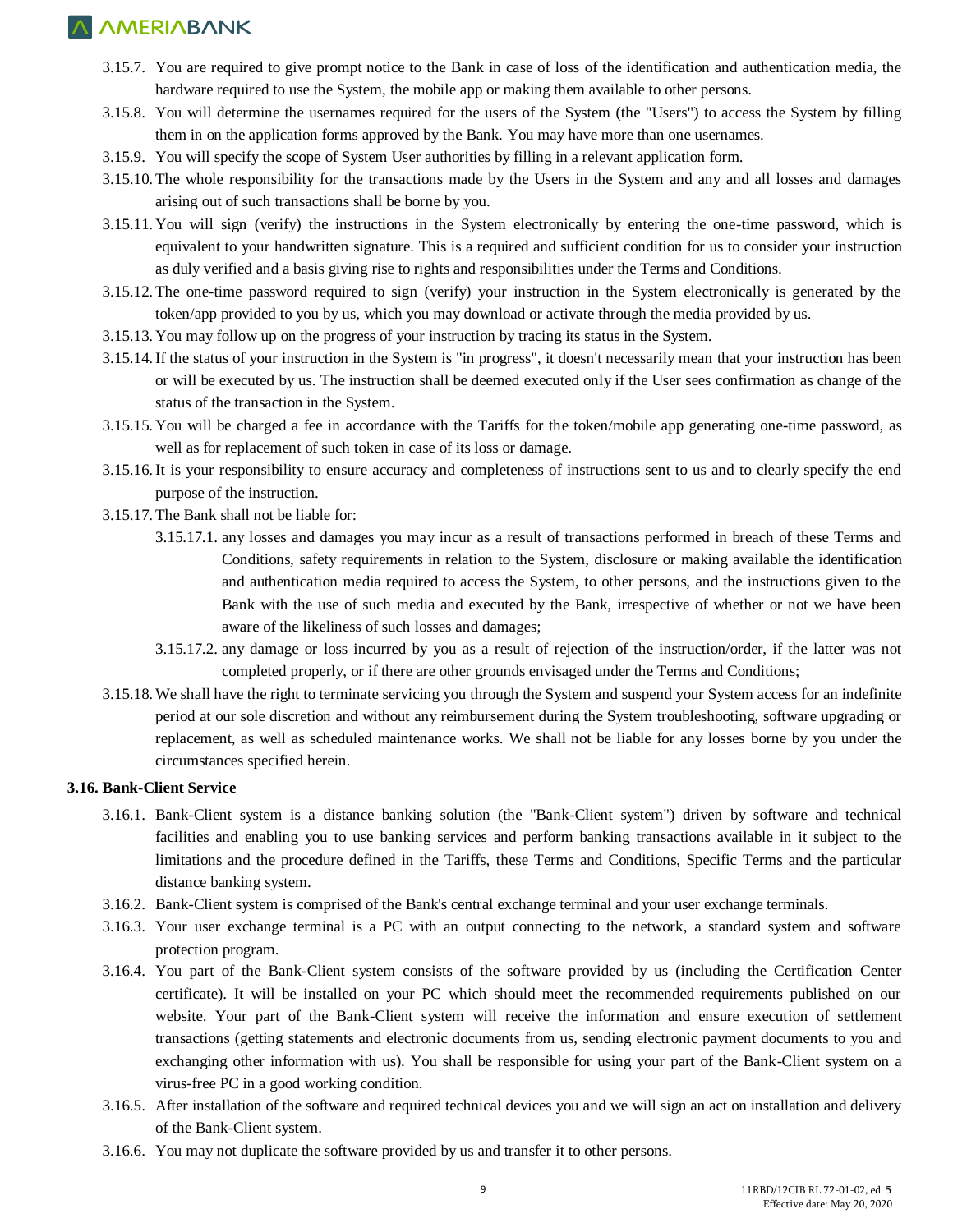- 3.16.7. You will appoint employees responsible for operation of the Bank-Client system by filling in and submitting a relevant form approved by the Bank.
- 3.16.8. You will sign (verify) the instructions (electronic documents) in the Bank-Client system electronically by entering the electronic digital signature (EDS), which is equivalent to your handwritten signature. This is a required and sufficient condition for us to consider your instruction as duly verified and a basis giving rise to rights and responsibilities under the Terms and Conditions.
- 3.16.9. To sign (verify) your instruction in the Bank-Client system electronically, the EDS will be generated and verified by the EDS key pair (one public and one private). Only the owner has the private key and may use it to generate an EDS, while the public key is used to verify the EDS and transferred to the receiver of the EDS-verified electronic document. The public key that is known may not be used to restore the matching private key. The certificates of the users' public keys are generated by means of an electronic file created by our Certification Center and containing your details and the public key verified by the Certification Center. The public key certificate is generated by the Certification Center based on the certificate signing request that you create and send to the Bank. The certificate signing request is an electronic file created during generation of the EDS keys and containing your details and the public key. Your public key certificates will be kept with us.
- 3.16.10. You alone will bear any and all technical, operational and other possible risks related to the Bank-Client system operations as well as safeguarding of identification and authentication media. You are fully responsible for keeping the keys safe, not disclosing them or making available to other persons.
- 3.16.11.Both you and we shall treat the EDS private keys of the Bank-Client system as confidential and reproduce them in case of loss of the public keys. The frequency of scheduled change of keys may not be less than once in a year. The keys must be also changed if the keys of any of the Party have been corrupted.
- 3.16.12. You will have the right to re-generate your EDS private keys any time, send a certificate signing request to us and receive your public key certificate verified by our Certification Center.
- 3.16.13. We shall confirm your new public key through the Certification Center on the basis of your application sent either electronically by Bank-Client system or submitted in writing, and issue a new key certificate.
- 3.16.14. We shall have the right to cancel your public key certificate before the due date and request you to provide a new key.
- 3.16.15. You and we shall promptly inform each other if the EDS private keys are corrupted, lost, stolen or used by anyone without authorized access, as well as if the software and technical facilities of the development subprogram, safety, protection and information exchange media are damaged, in order to take other agreed actions for the purpose of unplanned changing of the keys and ensuring working condition of the Bank-Client system. In such cases, operation of the Bank-Client system will be temporarily suspended until completion of key change unscheduled works.
- 3.16.16. Electronic documents give rise to liabilities stipulated in these Terms and Conditions provided that such documents are duly generated by you, verified by two electronic signatures, encrypted and transferred via the Bank-Client system by you, then received, decrypted, verified and accepted by us.
- 3.16.17. All the electronic documents should contain banking details required by the Central Bank of Armenia. The Bank-Client user who receives such electronic document must sign and encrypt it.
- 3.16.18. You may follow up on the progress of your instruction by tracing its status in the Bank-Client system.
- 3.16.19. The Bank shall not be liable for:
	- 3.16.19.1. any losses and damages you may incur as a result of transactions performed in breach of these Terms and Conditions, safety requirements, the instructions given to the Bank with the use of private keys made known to other persons and executed by the Bank, irrespective of whether or not we have been aware of the likeliness of such losses and damages;
	- 3.16.19.2. any damage or loss incurred by you as a result of rejection of the instruction/order, if the latter was not completed properly, or if there are other grounds envisaged under the Terms and Conditions;
	- 3.16.19.3. any loss you may suffer due to refusal or not timely actions of any person for whose benefit we perform a settlement transaction upon your instruction.
- 3.16.20. The Parties agree that the software ensuring processing, maintenance, protection (including encoding) and transfer of information shall be sufficient for reliable, efficient and safe work.